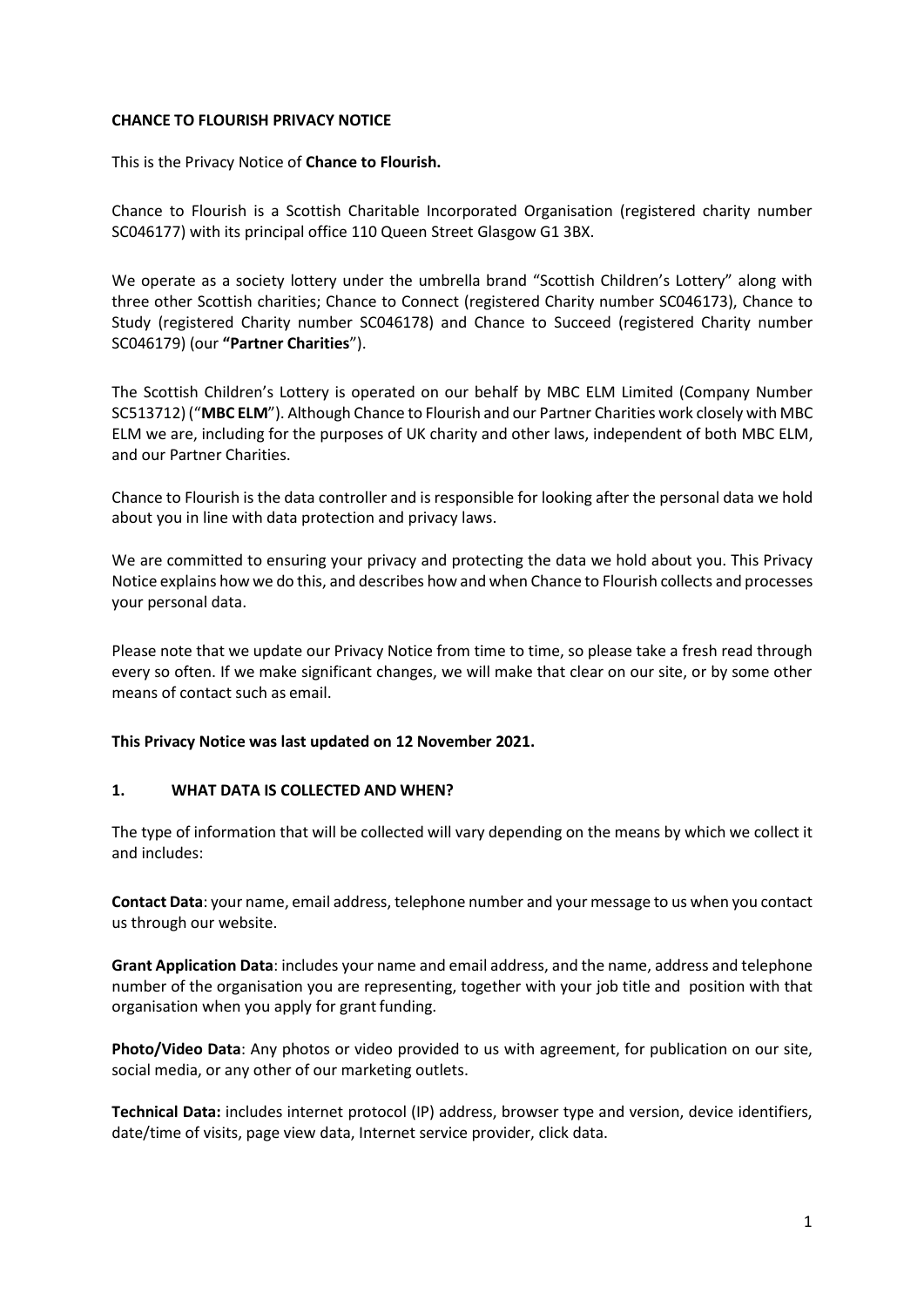You can ask us to amend any incorrect information at any time by e-mailing us directly at [charity@scottishchildrenslottery.com](mailto:charity@scottishchildrenslottery.com).

## **2. COOKIES AND OTHER TRACKING TECHNOLOGIES**

### **Chance to Flourish's Website & Cookies**

Chance to Flourish's website is hosted on [http://www.chancetoflourish.co.uk](http://www.chancetoflourish.co.uk/)

Cookies allow us to collect information about our visitors' use of, and experience on, our website. For more information, please go t[o http://chancetoflourish.co.uk/cookiepolicy](http://chancetoflourish.co.uk/assets/documents/pdf/Chance%20to%20Flourish%20Cookie%20Policy%20FINAL%202018.pdf)

#### **3. HOW AND WHY WE COLLECT DATA**

Data protection and privacy laws permit us to collect and use your personal data on a limited number of grounds. The key grounds upon which we rely are one or more of the following:

- Where we need it to **fulfil contracts** in relation to our grant giving activity, or where we are subject to another **legal or regulatory obligation**.
- Where it is necessary for our **legitimate interests**. That is to say, we collect and use your personal data as you might reasonably expect as part of running our award-giving charity successfully and efficiently (including managing our website) without affecting your rights, freedoms or interests.
- Where we have your **consent**.

In the table below we have set more detail of when we process your personal data and our legal bases for doing so. Note that we may rely on more than one basis.

| <b>Purpose/Activity</b>                                                                                                                                                                                                                                      | Type of data used                                                        | <b>Basis for processing</b>                                                                                                          |
|--------------------------------------------------------------------------------------------------------------------------------------------------------------------------------------------------------------------------------------------------------------|--------------------------------------------------------------------------|--------------------------------------------------------------------------------------------------------------------------------------|
| To manage our relationship with<br>you which will include:<br>responding to any of your<br>comments, complaints or<br>queries.<br>conduct further fact finding,<br>carry out due diligence, or<br>reporting, on potential or<br>actual recipients of awards. | <b>Contact Data</b><br><b>Grant Application</b><br>Data<br>Photos/Videos | Legitimate interests<br>to administer and manage the<br>$\bullet$<br>grant awards process<br>to comply with a<br>legal<br>obligation |
| <b>Promotional Activity</b>                                                                                                                                                                                                                                  | Photos/Videos<br>Contact Data                                            | <b>Consent</b> to share your contact details<br>and/or pictures/videos                                                               |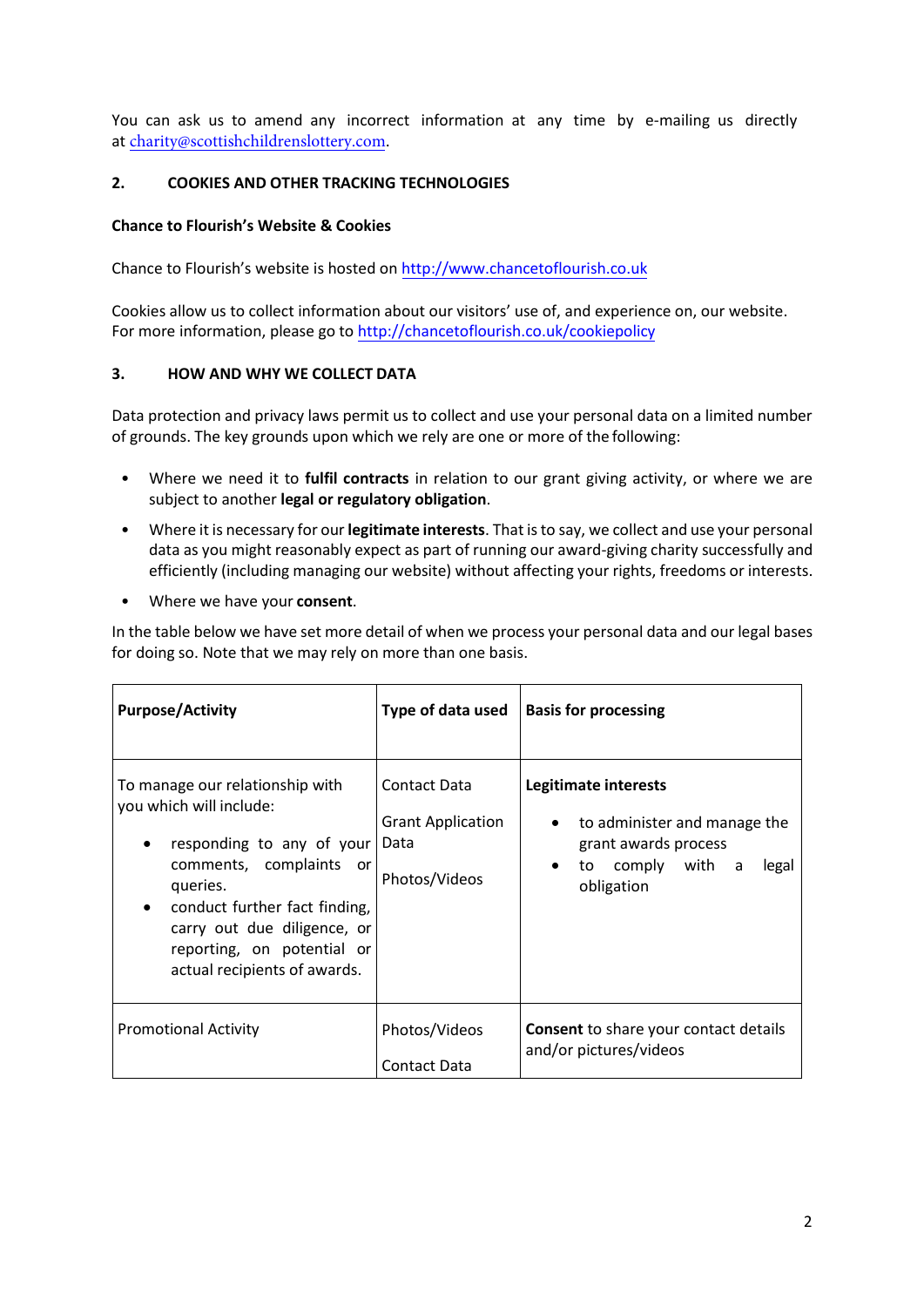|       | Sharing of data with data processors<br>who act on our behalf                                                 |                                                           |                                                                                     |
|-------|---------------------------------------------------------------------------------------------------------------|-----------------------------------------------------------|-------------------------------------------------------------------------------------|
| (i)   | MBC ELM<br>to manage website<br>$\overline{\phantom{a}}$                                                      | <b>Technical Data</b><br>Contact Data<br>Photo/Video Data | <b>Legitimate Interest</b><br>To promote us a grant giving<br>charity               |
| (ii)  | <b>Partner Charities</b><br>consider<br>and<br>to<br>most<br>determine<br>appropriate<br>allocation of awards | Grant<br>Data                                             | Application  Legitimate Interests<br>further<br>charitable<br>То<br>our<br>purposes |
| (iii) | Regulatory authorities<br>to address or comply<br>with legal obligations                                      | <b>Contact Data</b><br>Application<br>Grant<br>Data       | Legal obligation                                                                    |

## **4. YOUR RIGHTS**

You have the right to:

- **Request access** to a copy of the personal data we hold about you (commonly known as a "data subject access request" or "SAR").
- **Request correction** of any inaccurate personal data that we hold about you.
- **Request erasure of your personal data.** This enables you to ask us to delete or remove personal data where there is no good reason for us continuing to process it. Note, however, that we may not always be able to comply with your request of erasure for specific legal reasons which will be notified to you, if applicable, at the time of your request.
- **Object to processing** of your personal data where we are relying on a legitimate interest. In some cases, we may demonstrate that we have compelling legitimate grounds to process your information which override your rights and freedoms.
- **Request restriction of processing of your personal data.** This enables you to ask us